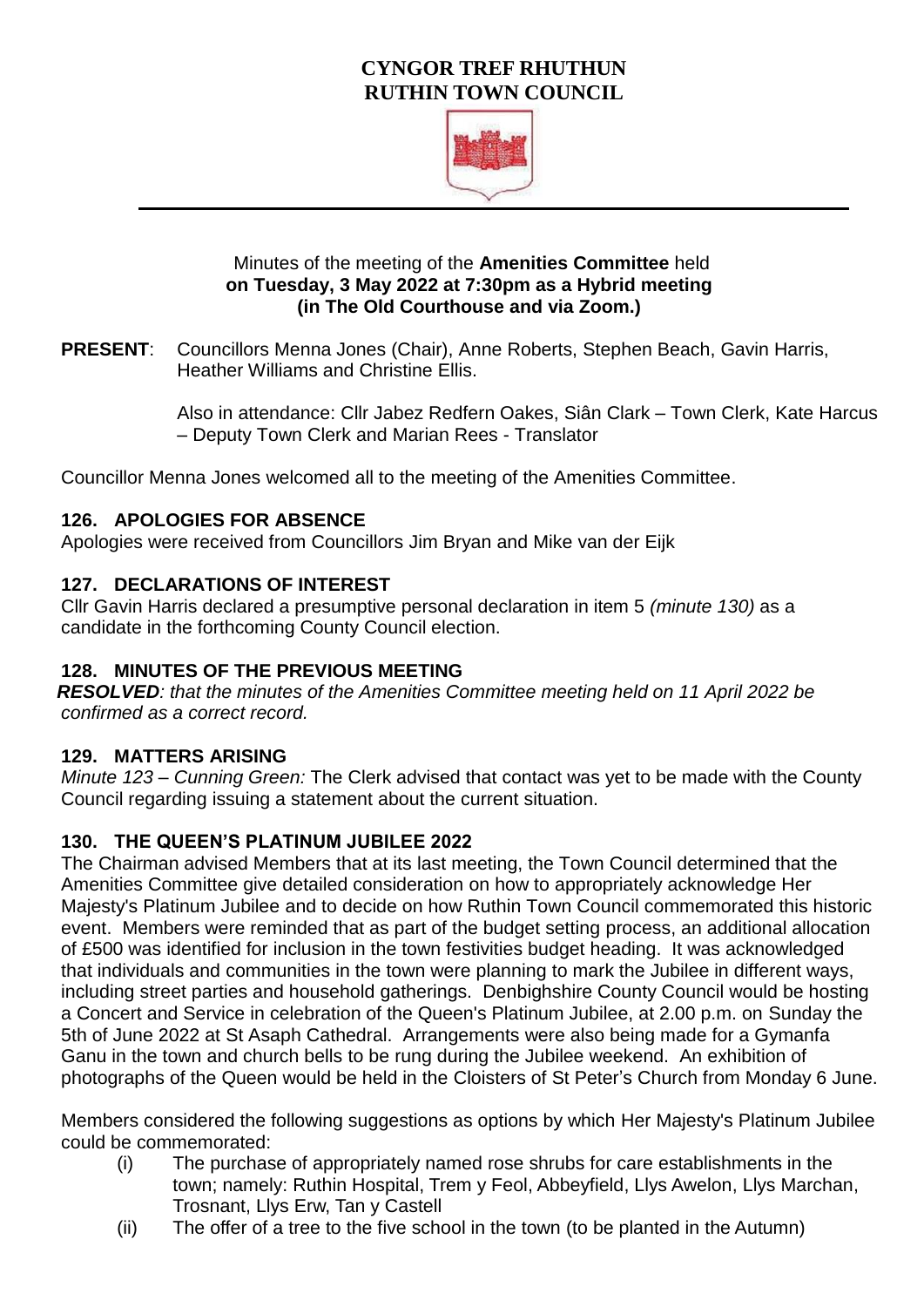- (iii) Exterior lighting of Old Courthouse over Jubilee weekend (2 5 June) in an appropriate colourway; the Urdd colours would be used from 28 May to 1 June
- (iv) Digital display of pictures and memories by residents of the Queen at The Old Courthouse over Jubilee weekend (2 – 5 June)
- (v) A public book of commemoration to be available at The Old Courthouse over the Jubilee Weekend (2 – 5 June)

Following consideration, it was agreed to accept all the above suggested options to commemorate Her Majesty's Platinum Jubilee. It was suggested that the trees to be offered to the schools be already established and possibly of the same variety.

*RESOLVED: That Her Majesty's Platinum Jubilee be commemorated by:*

- *(i) The purchase of appropriately named rose shrubs for care establishments in the town; namely: The Hospital, Trem y Feol, Abbeyfield, Llys Awelon, Llys Marchan, Trosnant, Llys Erw, Tan y Castell*
- *(ii) The offer of a tree to the five school in the town (to be planted in the Autumn)*
- *(iii) The exterior lighting of Old Courthouse over Jubilee weekend (2 - 5 June) in an appropriate colourway; the Urdd colours would be used from 28 May to 1 June*
- *(iv) A digital display of pictures and memories by residents of the Queen at The Old Courthouse over Jubilee weekend (2 – 5 June)*
- *(v) A public book of commemoration to be available at The Old Courthouse over the Jubilee Weekend (2 – 5 June)*

### **131. TIDY TOWN**

It was stated that a set date and time of 11.00a.m on the last Saturday of the month for Tidy Town provided a regular marker for attendees to attend sessions, and it was hoped that this monthly pattern would help encourage greater participation. Contact had been made with Denbighshire County Council to receive rubbish bags for use by Tidy Town.

*RESOLVED: to note the update on Tidy Town activities.*

## **132 CLIMATE AND ECOLOGICAL EMERGENCY TASK GROUP**

Councillors Heather Williams and Mike van der Eijk were the Town Council's lead members on the Task Group. It was suggested that three additional interested individuals be identified to join the Task Group and for tasks to be identified and action progressed. Councillor Williams stated that a meeting of the Task Group would be arranged and a progress report provided to the Amenities Committee in due course, possibly in the Autumn.

*RESOLVED: that the Task Group identify three additional individuals to join the Group and report back on progress in due course.*

### **133. MAINTENANCE OF FLORAL DISPLAY BASKETS**

The Town Clerk advised Members, that in advance of the placement of the floral displays, it was opportune to undertake some maintenance of the floral baskets and to ensure that the wicking material was replaced in all baskets.

*RESOLVED: that maintenance works be undertaken of the floral display baskets, including the replacement of the wicking material.*

### **134. FALKLANDS CONFLICT 40th ANNIVERSARY COMMEMORATION**

The Town Clerk informed Members of the planned commemoration service for the Falklands Conflict 40<sup>th</sup> Anniversary by the War Memorial on Wynnstay Road during Friday, 24 June 2022. Agreement was sought for a road closure notice application to be submitted by the Town Council for the appropriate time period during Friday, 24 June 2022 to enable the service of commemoration to take place. The Mayor would host invited attendees at The Old Courthouse following the service.

**RESOLVED:** *that the Clerk contact Denbighshire County Council to seek a road closure for Wynnstay Road for an appropriate time period during Friday 24 June 2022 to enable the service of commemoration to take place.*